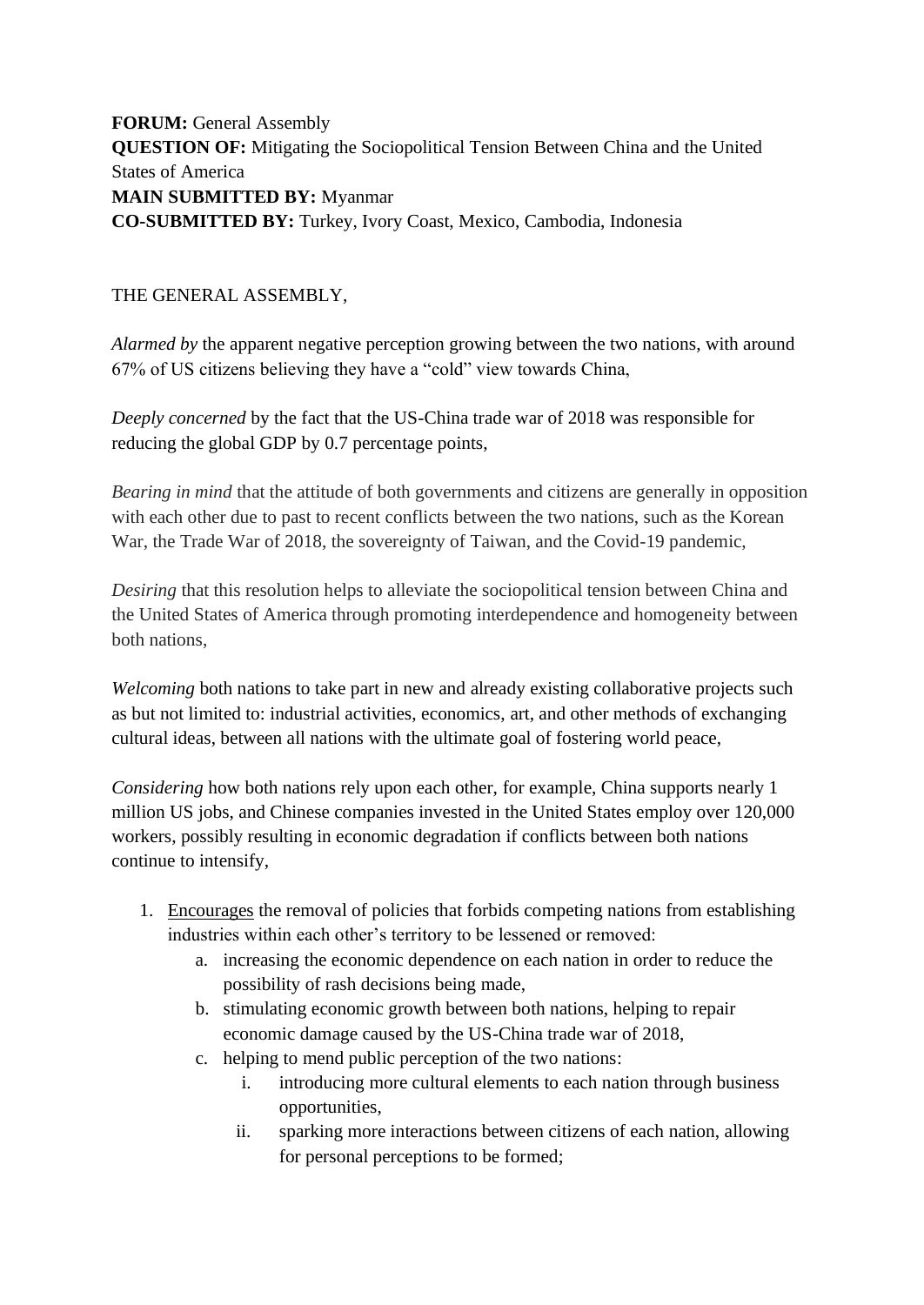- 2. Approves cooperation between private enterprises in China and the United States to tackle long-term goals in important industrial processes:
	- a. cooperate among industries where China and the United States that fulfill the interests of both nations, such as but not limited to:
		- i. establishing a joint-effort electric car company in China which would be in order with the Chinese government's policy on electric cars,
		- ii. strengthening export amounts to the US, some goods pertaining are machinery, electrical devices, metals, textiles, and plastics/rubbers,
	- b. bring about projects that would operate in areas beneficial to the improvement of humanity as a whole:
		- i. an area of advance would be the semiconductor, which is the core of many electronics,
		- ii. another area would be space exploration, reaching this goal would mean bringing humanity up a big step;
- 3. Endorses cooperative projects among citizens of both China and the United States:
	- a. introducing art-related projects between citizens in order to uniquely communicate the ideas of each nation, helping to mitigate the bias and prejudice found on both sides, in methods such as but not limited to:
		- i. creating multi-medium art that will represent peace and collaboration between the two nations such as movies conducted by officials on both sides,
		- ii. having arts and/or music festivals that both nations will take part in such as the United Nations Gifts,
	- b. funding projects between China and the United States among organizations and government groups to have a sense of collaboration and union of both countries,
		- i. reinforcing ideas that are already existing and the future international events are designed to promote cooperation and achievement of goals together, not as political bargains of power,
		- ii. arrange events that will shorten the distance between nations, such as designing international platforms of trade which will lead tobetterquality trade and commerce for future generations;
- 4. Strongly urges the government for both nations to discuss with one another to mitigate the economic problems that have been left behind current economic disputes and the aftermath of the 2018 Trade War:
	- a. agreeing on a balanced trade relationship that would promise to resolve trade deficits in such ways but not limited to:
		- i. depreciate the exchange rate,
		- ii. the inflow of tax capital,
	- b. enacting a law that creates a fixed amount of one nation is capable of imposing on imports in order to establish judicial settlement between both nations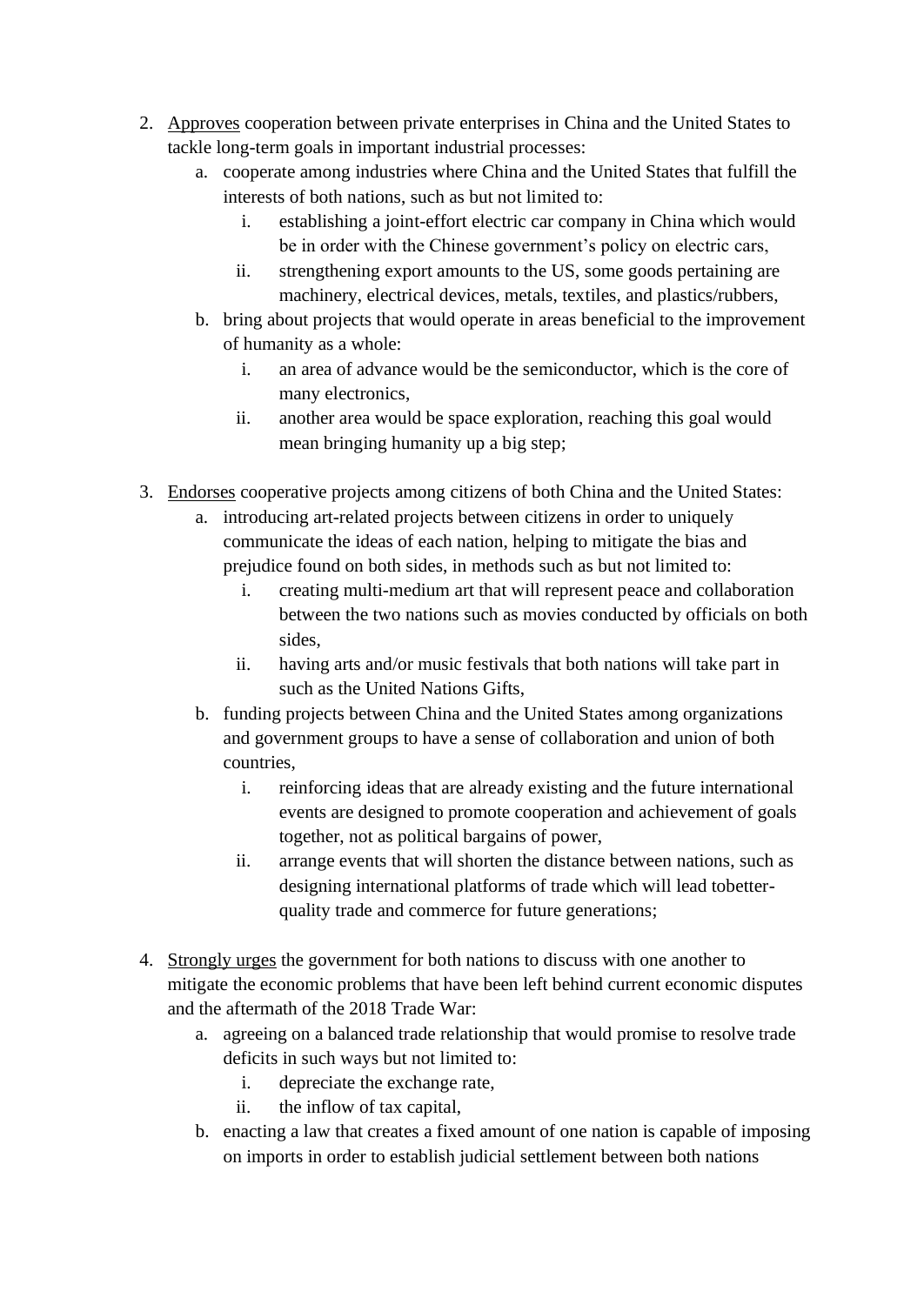- c. call for support from the World Trade Organization (WTO) to moderate negotiation between China and the United States;
- 5. Further invites the government of each country to revise or construct new immigration laws:
	- a. simplifying the process of obtaining visas in both countries to promote the exchange of citizens,
	- b. enacting laws that would promote immigration to either nation, such as but not limited to:
		- i. arranging benefits for industries that accept foreigners to further promote the exchange of immigrants from both nations,
		- ii. ensuring that the wages of immigrants are in accordance with the wages of other workers in the same positions,
	- c. simplifying the process of obtaining property in foreign nations in order to promote businesses abroad, in methods such as but not limited to:
		- i. simplifying the process of obtaining housing,
		- ii. simplifying the obtainment of business permits and licenses;
- 6. Calls upon China and the United States to create or utilize existing social network services to fight against the possible hatred and prejudice civilians may harbor against each other and to instead promote peace and unity between both nations, in methods such as but not limited to:
	- a. utilizing well-known media to further promote the concept of equality between both nations in methods such as but not limited to:
		- i. asking private companies such as Facebook, Instagram, Twitter, and other social media platforms to advertise campaigns,
		- ii. using state media to communicate the importance of peace between the two nations,
	- b. creating laws that forbid media outlets, such as newspapers, misinformation that intends to defame and slander one nation,
	- c. encouraging the usage of the communication hotline between China and the US, in order to:
		- i. promote discussion between both governments before major decisions regarding the policies of both nations are made,
		- ii. mandating that the hotline must be open at all times,
		- iii. promote the harmony of both nations by promoting communication between both nations;
- 7. Further recommends the addition/revising of curriculums in the education systems of both nations that would assist with defusing possible tensions between younger generations:
	- a. promote exchanges in academic knowledge between China and the United States in order to further promote cultural homogeneity, in methods such as but not limited to: